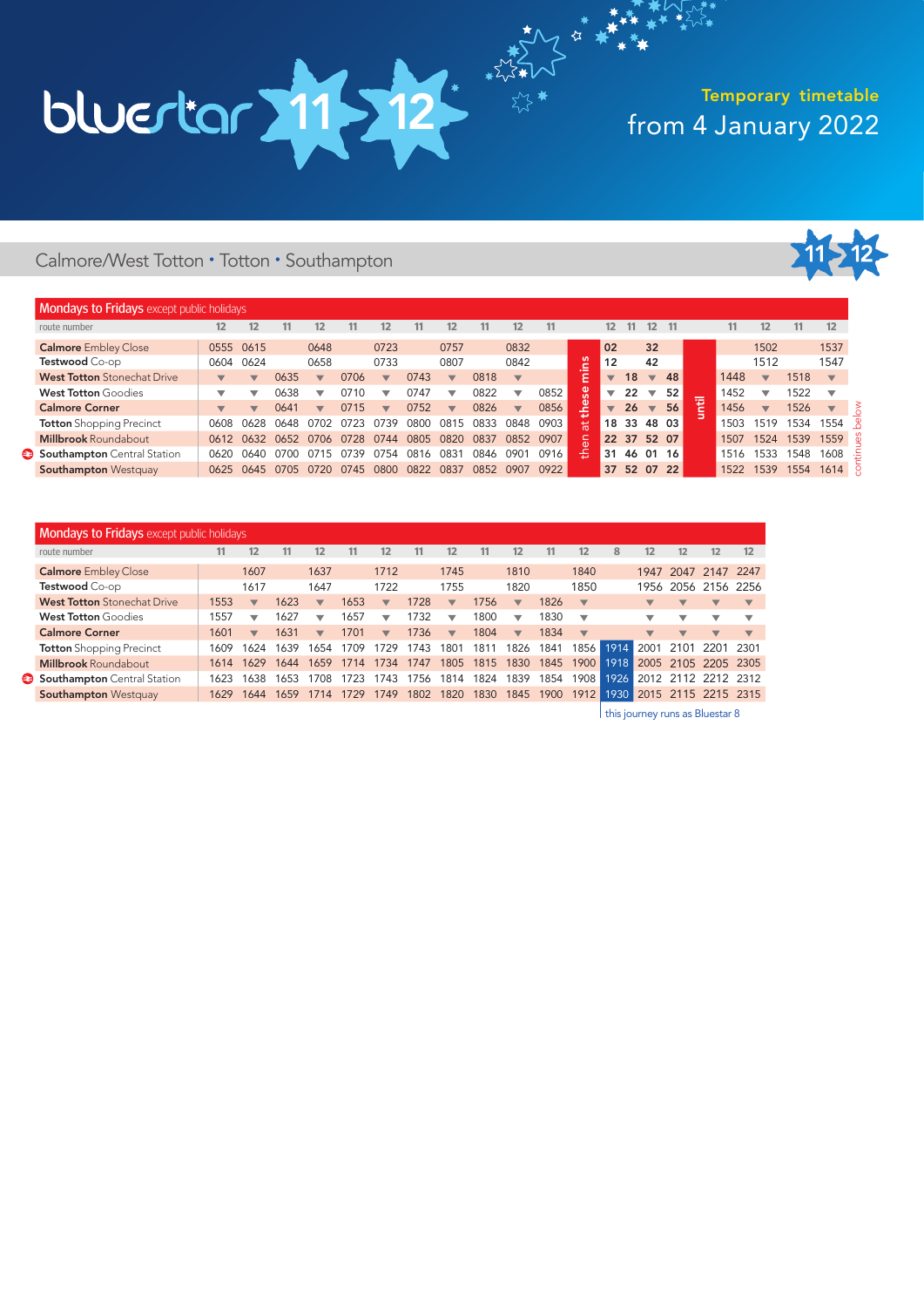# from 4 January 2022 Temporary timetable

### Calmore/West Totton • Totton • Southampton



| <b>Saturdays</b> and Good Friday   |                          |                          |      |                          |      |                          |      |                          |      |                          |      |                          |      |        |    |             |                          |          |                               |                          |      |
|------------------------------------|--------------------------|--------------------------|------|--------------------------|------|--------------------------|------|--------------------------|------|--------------------------|------|--------------------------|------|--------|----|-------------|--------------------------|----------|-------------------------------|--------------------------|------|
| route number                       | 12                       | 12                       | 11   | 12                       | 11   | $12 \overline{ }$        |      | 12                       | 11   | 12                       | 11   | 12                       | 11   |        | 12 | 11          | $12 \overline{ }$        | - 11     |                               | 12 <sup>2</sup>          | 11   |
| <b>Calmore</b> Embley Close        |                          | 0624 0654                |      | 0724                     |      | 0754                     |      | 0832                     |      | 0902                     |      | 0932                     |      |        | 02 |             | 32                       |          |                               | 1702                     |      |
| Testwood Co-op                     | 0633                     | 0703                     |      | 0733                     |      | 0803                     |      | 0841                     |      | 0912                     |      | 0942                     |      | ൠ      | 12 |             | 42                       |          |                               | 1712                     |      |
| <b>West Totton</b> Stonechat Drive |                          | ▼                        | 0709 | $\overline{\phantom{a}}$ | 0739 | $\overline{\phantom{a}}$ | 0814 | $\overline{\mathbf{v}}$  | 0848 | $\overline{\phantom{a}}$ | 0918 | $\overline{\phantom{a}}$ | 0948 | $\sim$ |    | 18          | $\overline{\phantom{a}}$ | 48       |                               | $\overline{\phantom{a}}$ | 1722 |
| <b>West Totton Goodies</b>         | $\overline{\phantom{a}}$ | $\overline{\phantom{a}}$ | 0712 | ▽                        | 0742 | ◡                        | 0817 | $\overline{\phantom{a}}$ | 0852 | $\overline{\phantom{a}}$ | 0922 | $\overline{\phantom{a}}$ | 0952 | es     |    | 22          | $\triangledown$          | 52       | _<br>$\overline{\phantom{0}}$ | $\overline{\phantom{a}}$ | 1726 |
| <b>Calmore Corner</b>              | ▼                        | $\overline{\phantom{a}}$ | 0715 | $\overline{\phantom{0}}$ | 0745 | $\overline{\phantom{a}}$ | 0820 | $\overline{\phantom{a}}$ | 0856 | $\overline{\phantom{a}}$ | 0926 | $\overline{\phantom{a}}$ | 0956 | LC.    | ▼  | 26          | $\overline{\mathbf{v}}$  | 56       | ø                             | $\overline{\phantom{a}}$ | 1730 |
| <b>Totton</b> Shopping Precinct    | 0637                     | 0707                     | 0722 | 0737                     | 0752 | 0807                     | 0827 | 0846                     | 0903 | 0918                     | 0933 | 0948                     | 1003 | 븠      | 18 | 33          | 48 03                    |          |                               | 1718                     | 1737 |
| <b>Millbrook Roundabout</b>        | 0641                     | 0711                     | 0726 | 0741                     | 0756 | 081                      | 083  | 0850                     | 0907 | 0922                     | 0937 | 0952                     | 1007 | ιã     |    | 22 37 52 07 |                          |          |                               | 1722                     | 1741 |
| Southampton Central Station        | 0649                     | 0719                     | 0734 | 0749                     | 0804 | 0819                     | 0839 | 0859                     | 0916 | 093'                     | በ946 | 1001                     | 1016 | 좀      | 31 | 46 01       |                          | 16       |                               | 1731                     | 1750 |
| <b>Southampton Westquay</b>        | 0654                     | 0724                     | 0739 | 0754                     | 0809 | 0824                     | 0844 | 0905                     | 0922 | 0937                     | 0952 | 1007                     | 1022 |        | 37 |             |                          | 52 07 22 |                               | 1737                     | 1756 |

 $\sum_{n=1}^{\infty}$ 

| <b>Saturdays</b> and Good Friday   |                         |                          |      |                          |      |              |                          |                         |                                |                                     |
|------------------------------------|-------------------------|--------------------------|------|--------------------------|------|--------------|--------------------------|-------------------------|--------------------------------|-------------------------------------|
| route number                       | 12                      | 12                       | 11   | 12                       | 8    | 12           | 12                       | 12                      | 12                             | 12                                  |
| <b>Calmore</b> Embley Close        | 1736                    | 1806                     |      | 1833                     |      | 1907         | 1947                     | 2047                    | 2147                           | 2247                                |
| Testwood Co-op                     | 1746                    | 1816                     |      | 1843                     |      | 1916         | 1956                     |                         |                                |                                     |
| <b>West Totton</b> Stonechat Drive |                         | $\overline{\phantom{a}}$ | 1822 | $\overline{\phantom{a}}$ |      |              | ▼                        | ▼                       | ▼                              | ▼                                   |
| <b>West Totton</b> Goodies         | ▼                       | $\overline{\mathbf{v}}$  | 1826 | $\overline{\mathbf{v}}$  |      | ▼            | ▼                        | ▼                       | ▼                              | ▼                                   |
| <b>Calmore Corner</b>              | $\overline{\mathbf{v}}$ | $\overline{\phantom{a}}$ | 1829 | $\overline{\mathbf{v}}$  |      | ▼            | $\overline{\phantom{a}}$ | $\overline{\mathbf{v}}$ | ▼                              | ▼                                   |
| <b>Totton</b> Shopping Precinct    | 1751                    | 1821                     | 1836 |                          | 1904 | 1921         | 2001                     | 2101                    | 2201                           | 2301                                |
| <b>Millbrook Roundabout</b>        | 1755                    | 1825                     | 1840 |                          | 1908 | 1925         |                          | 2105                    | 2205                           | 2305                                |
| <b>Southampton</b> Central Station | 1802                    | 1832                     | 1847 | 1902                     | 1916 | 1932         |                          |                         |                                |                                     |
| <b>Southampton Westquay</b>        | 1807                    | 1837                     | 1852 | 1907                     | 1920 | 1935         |                          |                         |                                | 2315                                |
|                                    |                         |                          |      |                          |      | 1851<br>1855 |                          |                         | 2005<br>2012 2112<br>2015 2115 | 2056 2156 2256<br>2212 2312<br>2215 |

| this journey runs as Bluestar 8

| <b>Sundays</b> and Bank Holiday Mondays |                          |                         |      |                         |      |          |                         |       |   |      |                          |                          |                          |                          |                          |                          |
|-----------------------------------------|--------------------------|-------------------------|------|-------------------------|------|----------|-------------------------|-------|---|------|--------------------------|--------------------------|--------------------------|--------------------------|--------------------------|--------------------------|
| route number                            | 12                       | 12                      |      | 12                      | 11   |          | 12 <sup>2</sup>         | $-11$ |   | 11   | 12                       | 12                       | 12                       | 12                       | 12                       | 12                       |
| <b>Calmore</b> Embley Close             | 0736 0831                |                         |      | 0926                    |      |          | 26                      |       |   |      | 1726                     | 1847                     | 1947                     | 2047                     | 2147                     | 2247                     |
| Testwood Co-op                          | 0745                     | 0840                    |      | 0936                    |      | ဗ္ဗ      | 36                      |       |   |      | 1736                     | 1856                     | 1956                     | 2056                     | 2156                     | 2256                     |
| <b>West Totton</b> Stonechat Drive      | $\overline{\mathbf{v}}$  | $\overline{\mathbf{v}}$ | 0902 | $\overline{\mathbf{v}}$ | 0957 | a        | $\overline{\mathbf{v}}$ | 57    |   | 1657 | $\overline{\phantom{a}}$ | $\overline{\phantom{a}}$ | $\overline{\mathbf{v}}$  | ▼                        | $\overline{\phantom{a}}$ | $\blacktriangledown$     |
| <b>West Totton Goodies</b>              |                          | ▽                       | 0905 | ▽                       | 1001 | ပ္တ      | ▼                       | 01    |   | 1701 |                          | ▽                        | ▽                        | v                        |                          |                          |
| <b>Calmore Corner</b>                   | $\overline{\phantom{a}}$ | $\overline{\mathbf{v}}$ | 0908 | $\overline{\mathbf{v}}$ | 1005 | le<br>11 | $\overline{\mathbf{v}}$ | 05    | ŧ | 1705 | $\overline{\phantom{a}}$ | $\overline{\phantom{a}}$ | $\overline{\phantom{a}}$ | $\overline{\phantom{a}}$ | $\overline{\phantom{a}}$ | $\overline{\phantom{a}}$ |
| <b>Totton</b> Shopping Precinct         | 0750                     | 0845                    | 0915 | 0943                    | 1013 | 耑        |                         | 43 13 |   | 1713 | 1743                     | 1901                     | 2001                     | 2101                     | 2201                     | 2301                     |
| <b>Millbrook Roundabout</b>             | 0753                     | 0848                    | 0918 | 0947                    | 1017 | ۵P       | 47 17                   |       |   | 1717 | 1747                     | 1905                     | 2005                     | 2105                     | 2205                     | 2305                     |
| Southampton Central Station             | ೧8೧೧                     | 0855                    | 0925 | 0955                    | 1025 | 홒        | 55 25                   |       |   | 1725 | 1755                     | 1912                     | 2012                     | 2112                     | 2212                     | 2312                     |
| <b>Southampton Westquay</b>             | 0805                     | 0900                    | 0930 | 1000                    | 1030 |          |                         | 00 30 |   | 1730 | 1800                     |                          | 1915 2015 2115 2215 2315 |                          |                          |                          |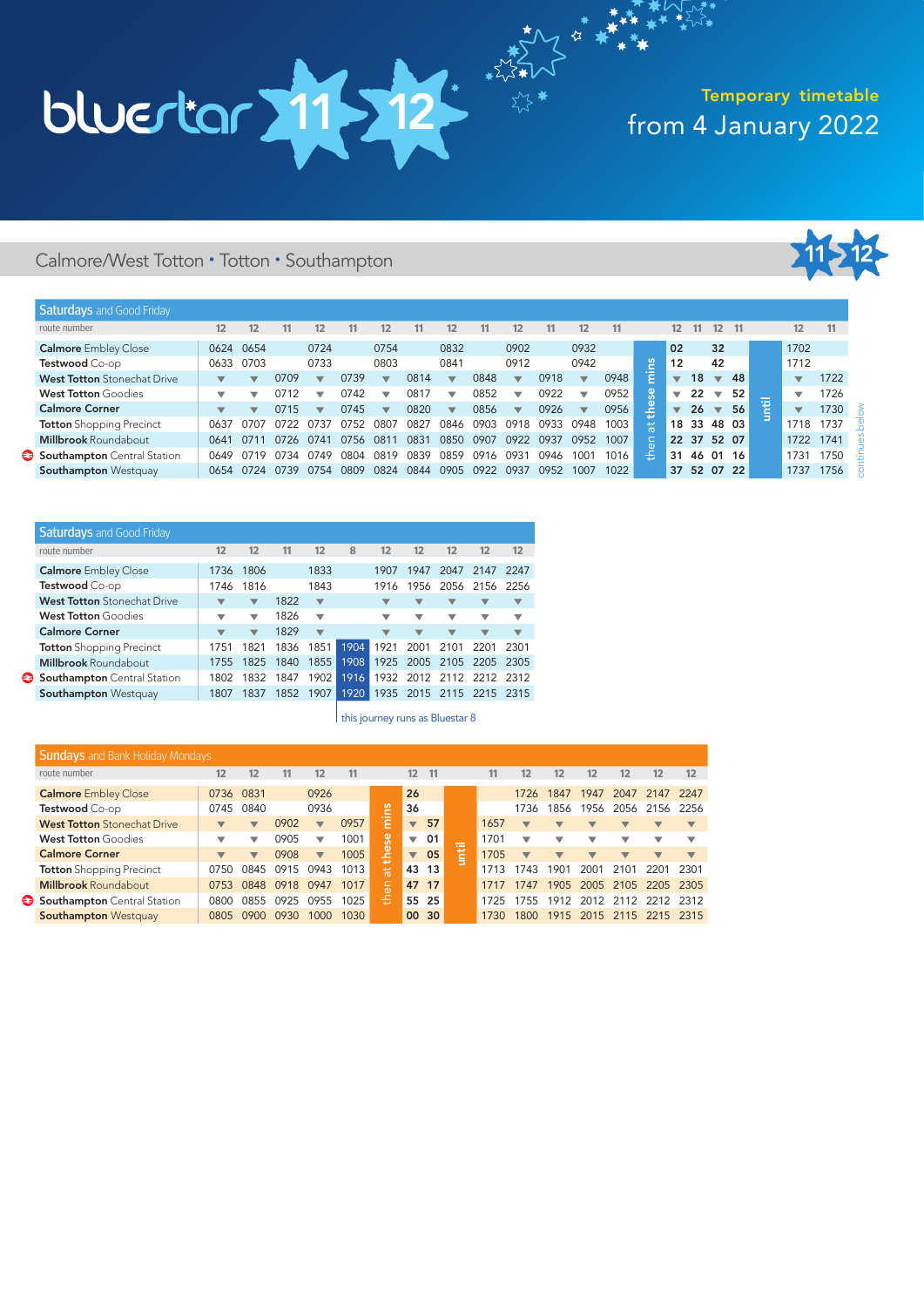### from 4 January 2022 Temporary timetable

### Southampton • Totton • West Totton/ Calmore



| <b>Mondays to Fridays</b> except public holidays |                         |           |                          |      |                          |      |                         |      |                         |      |                          |      |                          |                         |                          |                         |
|--------------------------------------------------|-------------------------|-----------|--------------------------|------|--------------------------|------|-------------------------|------|-------------------------|------|--------------------------|------|--------------------------|-------------------------|--------------------------|-------------------------|
| route number                                     | 12                      | 11        | 12                       |      | 12                       | 11   | 12                      | 8    | 12                      | 11   | 12                       | 11   | 12                       | 12                      | 12                       | 12                      |
| <b>Southampton Westquay</b>                      |                         | 1642 1657 | 1715                     | 1730 | 1745                     | 1800 | 1815                    | 1830 | 1840                    | 1855 | 1925                     | 1955 | 2025                     |                         | 2125 2225                | - 2325                  |
| Southampton Central Station                      | 1648                    | 1703      | 1721                     | 735  | 1750                     | 1805 | 1820                    | 1835 | 1845                    | 1900 | 1929                     | 1959 | 2029                     | 2129                    | 2229                     | 2329                    |
| <b>Millbrook Roundabout</b>                      | 1658                    | 1713      | 1731                     | 1743 | 1758                     | 1813 | 1828                    | 1843 | 1853                    | 1908 | 1937                     | 2007 | 2037                     | 2137                    | 2237                     | 2336                    |
| Totton opp RC Church                             | 1705                    | 1720      | 1738                     | 749  | 1804                     | 1819 | 1834                    | 1847 | 1859                    | 1914 | 1942                     | 2012 | 2042                     | 2142                    | 2242                     | 2340                    |
| <b>Totton College</b>                            | $\blacktriangledown$    | 1726      | $\overline{\mathbf{v}}$  | 1754 | $\overline{\mathbf{v}}$  | 1824 | $\overline{\mathbf{v}}$ |      | $\overline{\mathbf{v}}$ | 1918 | $\overline{\mathbf{v}}$  | 2016 | $\overline{\mathbf{v}}$  | $\blacktriangledown$    | $\overline{\phantom{a}}$ |                         |
| <b>West Totton</b> Stonechat Drive               | ▼                       | 1728      | ▼                        | 756  | ▼                        | 1826 | ▼                       |      | ▼                       | 1920 | $\overline{\phantom{a}}$ | 2018 | $\overline{\phantom{a}}$ | ▼                       | ▼                        |                         |
| <b>West Totton Goodies</b>                       | $\overline{\mathbf{v}}$ | 1732      | $\overline{\mathbf{v}}$  | 1800 | $\overline{\mathbf{v}}$  | 1830 | $\overline{\mathbf{v}}$ |      | $\overline{\mathbf{v}}$ | 1923 | $\overline{\mathbf{v}}$  | 2021 | $\overline{\phantom{a}}$ | $\overline{\mathbf{v}}$ | $\overline{\mathbf{v}}$  | $\overline{\mathbf{v}}$ |
| <b>Calmore Corner</b>                            | ▼                       | 1736      | $\overline{\phantom{a}}$ | 1804 | $\overline{\phantom{0}}$ | 1834 | ▼                       |      | ▼                       | 1926 | $\overline{\phantom{a}}$ | 2024 | $\overline{\phantom{a}}$ | ▼                       | ▼                        | ▼                       |
| Testwood Co-op                                   | 1709                    |           | 1742                     |      | 1807                     |      | 1837                    |      | 1902                    |      | 1944                     |      | 2044                     | 2144                    | 2244                     | 2342                    |
| <b>Calmore</b> Embley Close                      | 1712                    |           | 1745                     |      | 1810                     |      | 1840                    |      | 1905                    |      | 1947                     |      | 2047                     | 2147                    | 2247                     | 2344                    |

this journey runs as Bluestar 8